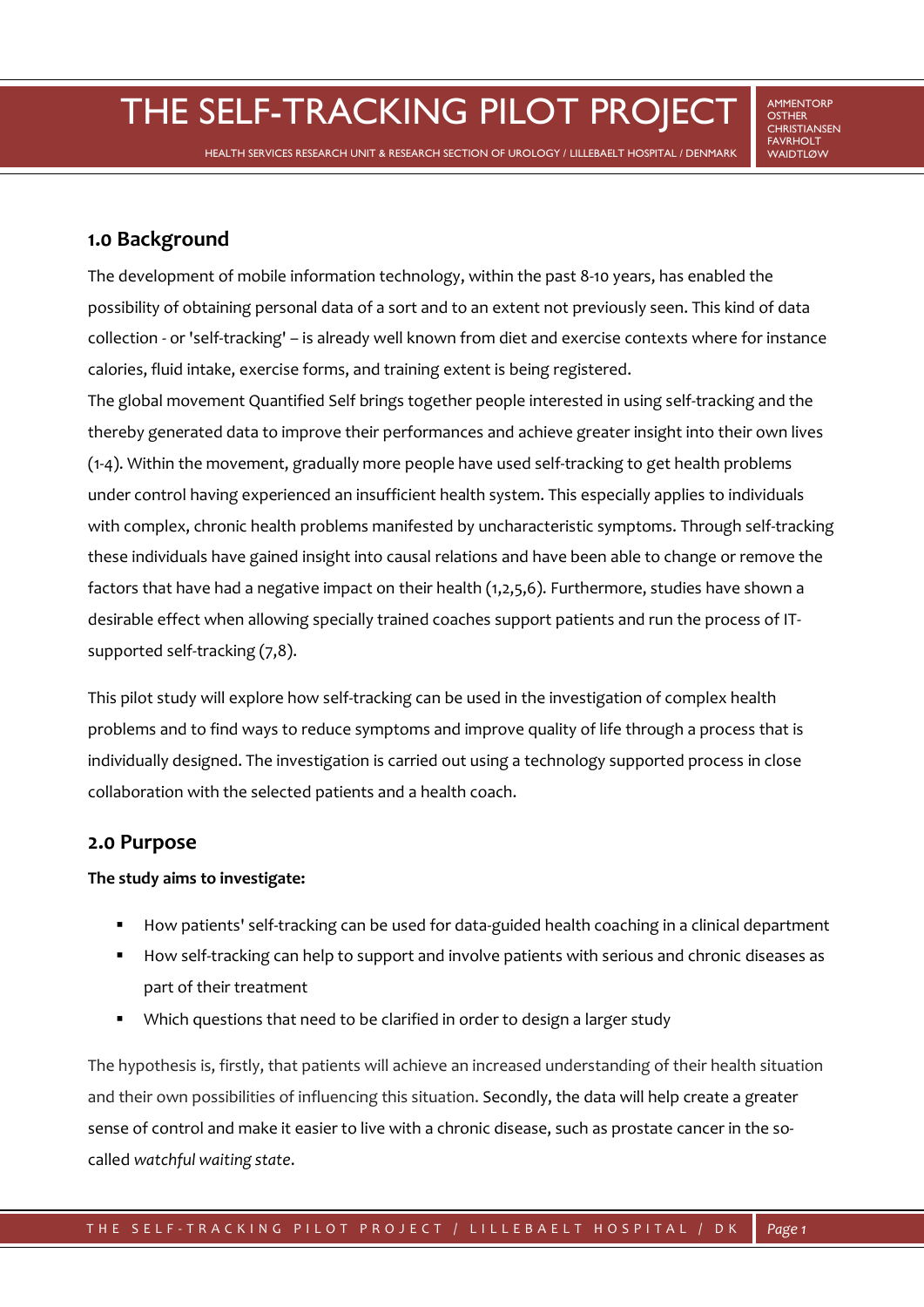# **3.0 Method**

Two patients will be selected (suffering from respectively *kidney stone attacks* and *prostate cancer*) and they will attend an individually customized coaching process with an urologist and a project nurse. The duration of this process will be approx. three months.

The patients will be equipped with either a smartphone or a smart watch in which the TOTTI-app and software components are installed. The TOTTI software's primary function is the patients' selfmonitoring (self-tracking) of relevant subjectively experienced phenomena and activities such as meals, fluid intake, behavior, and physical and psychological symptoms. The selection of the tracked phenomena and activities will be agreed upon between the patient and the coaching project nurse in advance and then continuously adjusted as required.

### **Inclusion criteria: Exclusion criteria:**

- Patients with uncharacteristic symptoms
- Patients with complex health problems

• Patients with dementia or other cognitive problems

• Patients who have difficulties understanding Danish

#### **3.1 Self-tracking and coaching**

In connection with an initial coverage of the individual patients' situation, one or more personal basis phenomena will be defined and these will be recorded throughout the entire self-tracking process. These basic phenomena will be tracked before the intervention with the aim of determining the patient's individual baselines. If a basic phenomenon exerts a negative impact on the patients' quality of life, for instance fatigue after meals, the goal will be to reduce the incidence. If a basic phenomenon affects the patient's situation positively, for example a sense of vigor, the goal will be to increase the incidence. The assessment of either negative or positive value of the various basic phenomena is determined by the coach in cooperation with the patient.

Data collected by the patient will be used to identify possible underlying factors causing his health problems. These insights are part of the process of finding the simplest and mildest intervention from which the patient can benefit. The setup of what the patient should be recording will be defined individually and then continuously adjusted. If possible, comparisons of blood test results before and after the self-tracking will be carried out to determine any significant changes in relevant biomarkers.

During the initial coaching session, the patient must install the appropriate TOTTI software components. The setup of the software is individual and adapted to the patient's illness and needs. Therefore the categories in the self-tracking app will be decided upon in cooperation between the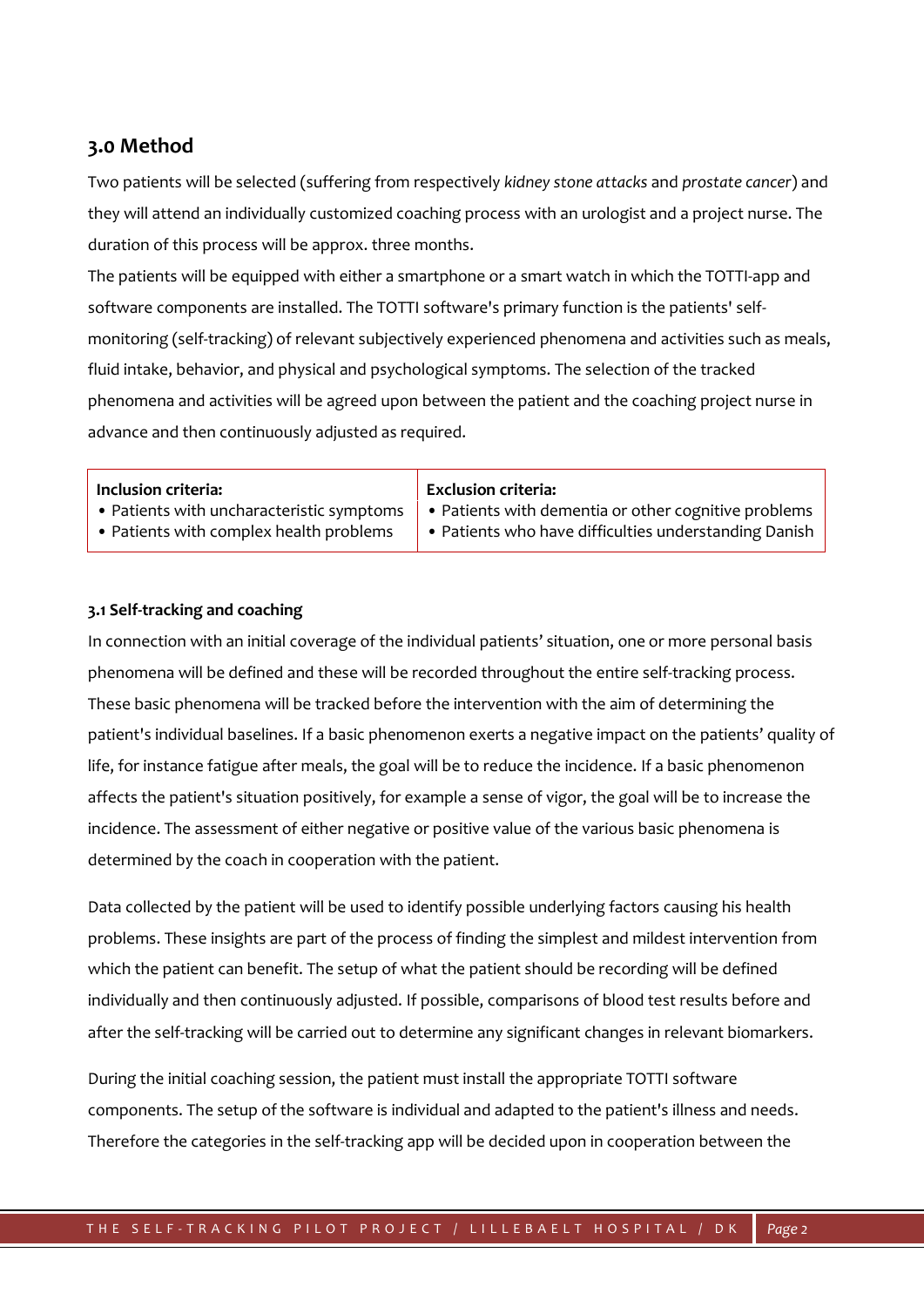patient and the therapist.

After the first coaching session, the patient will track his data as agreed upon. Once a week, the project nurse will conduct a follow-up session and evaluation of the patients' data, together with the patient. This will be a weekly coaching session and the patient will also be offered a monthly consultation with the urologist.

#### **3.2 Evaluation and data processing**

As part of the evaluation, interviews with patients, the project nurse, the urologist and the consultant from TOTTI Labs will be carried out. For this purpose, an individually customized interview guide will be developed. All parties will be interviewed before and after the self-tracking and coaching process in order to uncover and document the following areas (point 2 applies solely to the patients):

- 1. Identification of expectations and subsequent experiences with the process and the use of the technology
- 2. Possible changes in the understanding of the patients' situation
- 3. Personal benefit of participation in the project

In addition, the Totti Labs consultant and the project nurse will evaluate the patients' data once a week, and the consultant will continuously be evaluating the coaching process with the project nurse. The project is furthermore guided and evaluated in an ongoing collaboration with Professor Jette Ammentorp from The Health Services Research Unit.

## **4.0 Continuous data processing and analysis**

In the ongoing clinical work with the participants, the collected self-tracked data will be prepared and analyzed by using the IT system which provides a number of standard visualizations. If necessary, ways of analyzing and presenting the data that supports the patient and the coach's efforts will be tested in order to develop an understanding of the patient's health and the essential factors related.

#### **4.1 Treatment of the data**

The method for analyzing the tracked data will be decided on later in the process.

#### **4.2 Qualitative analysis of focus group interviews**

All of the interviews will be recorded, transcribed and analyzed according to Kvale's method of meaning condensation (9) and Malteruds systematic text condensation (10). Both methods provide an overview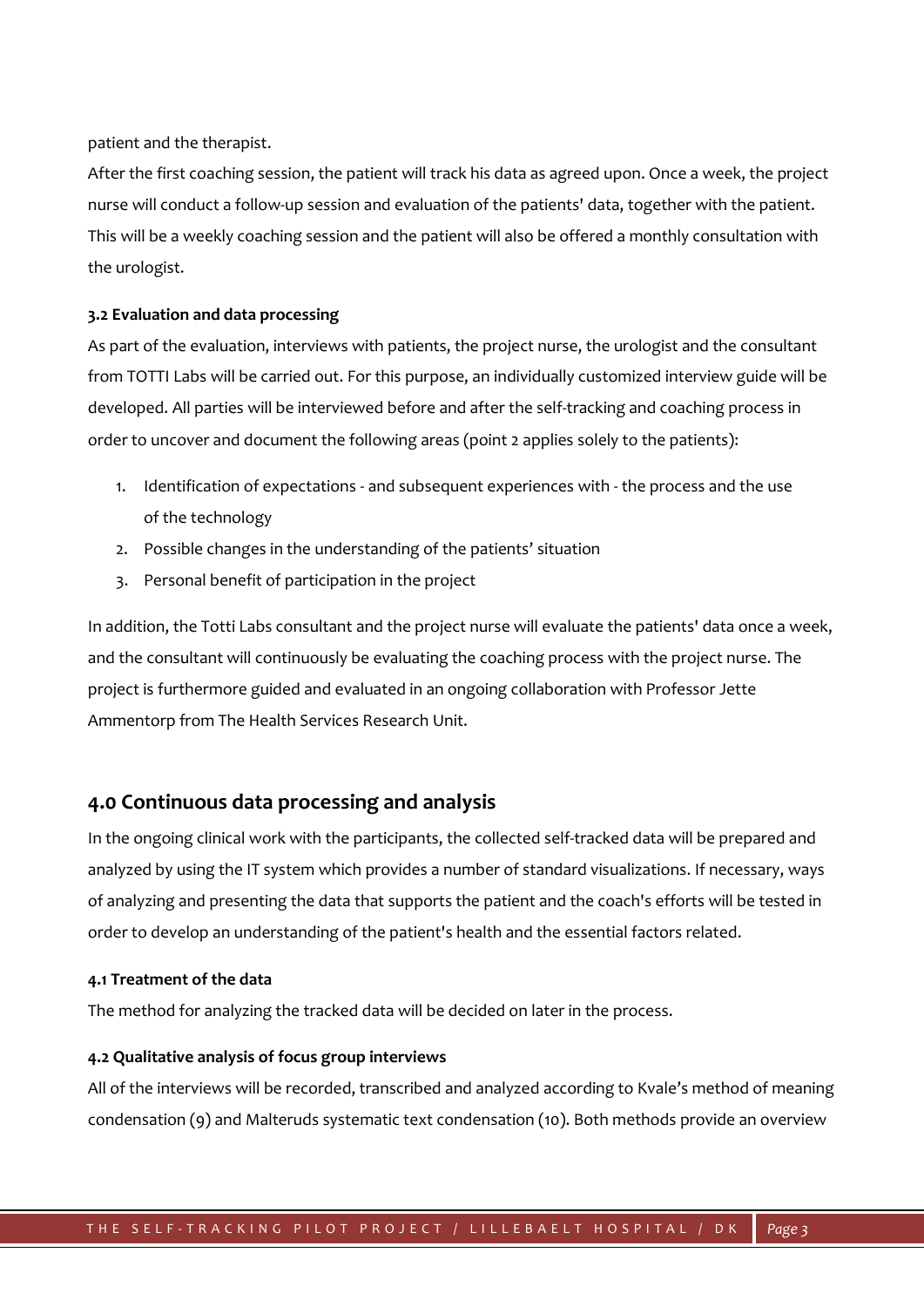of the text material and helps structuring empirical data. The systematic text condensation is used for descriptive analyzes of the uncovered phenomena.

# **5.0 Ethics**

The pilot project will be reported to The Research Ethics Committee in the Region of Southern Denmark and the Danish Data Protection Agency for approval. The patients included will be informed about the project and the option of withdrawing from the project at any time without implications for treatment and care. They will also be informed that data is being anonymized and they are asked to sign a consent form before participating in the project.

# **6.0 Publications**

At least one article is expected to be produced based on this pilot project. An example of a title could be: "From active surveillance to active survivor - self tracking in prostate cancer."

## **7.0 Perspectives**

At the community level there is a need for cost-effective and scalable solutions to accommodate the challenges that chronic diseases provide. IT and coach supported self-tracking is a promising attempt well worth pursuing further. The sum of the improvements achieved for individual patients will contribute to reducing the social and economic costs generated by these disorders.

# **8.0 Timetable**

| March / April 2016    |                | Inclusion of patients                                               |
|-----------------------|----------------|---------------------------------------------------------------------|
| April 2016            |                | Preliminary meetings between patients, project nurse and specialist |
| May, June & July 2016 |                | Preliminary interviews conducted                                    |
|                       |                | Self-tracking and coaching process is ongoing                       |
| August 2016           |                | Final interviews conducted                                          |
| August-September 2016 | $\blacksquare$ | Finishing the aggregated data sets                                  |
|                       |                | Transcription and analysis of interviews                            |
| October-December 2016 |                | Article writing                                                     |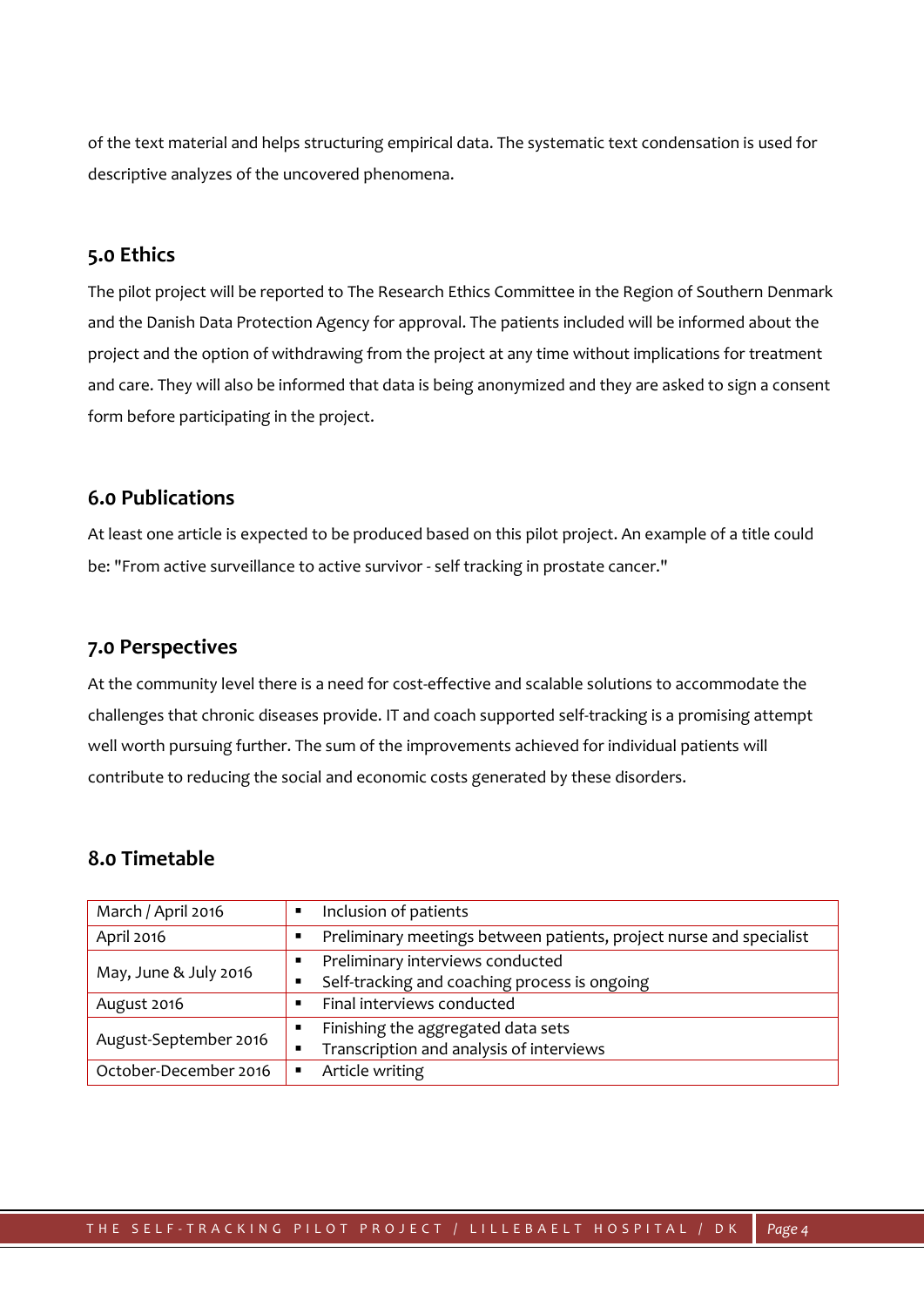# **9.0 Organization**

This project derives from The Health Services Research Unit and The Research Section of Urology in Lillebaelt Hospital, and is organizationally affiliated with Center for Health Sciences Research and Education / Institute of Regional Health Services Research, University of Southern Denmark.

The pilot project is being managed by a steering group set up by The Health Services Research Unit, involving:

- Professor, PhD, Research Leader Jette Ammentorp, Health Services Research Unit, Lillebaelt Hospital / University of Southern Denmark
- Professor, Research Leader Palle Jörn Sloth Osther, Department of Urology, Lillebaelt Hospital / University of Southern Denmark
- Entrepreneur, MSc.it., Thomas Blomseth Christiansen, TOTTI Labs and Consulting Blomseth
- Project Nurse, MNSc., Louise Favrholt Øbro, Department of Urology, Hospital Lillebælt
- Research Assistant, MHSc., Karin Yde Waidtløw, Health Services Research Unit, Lillebaelt Hospital / University of Southern Denmark

# **10.0 Economy**

The pilot project is part of the InterReg project 'Prometheus', and acquires financial support through this. Prometheus is an EU-funded project and collaboration between partners from both Germany and Denmark. A detailed description of the project, its partners and objectives can be read here: http://www.interreg5a.eu/dk/projekte-ergebnisse/projektuebersicht/prometheus/